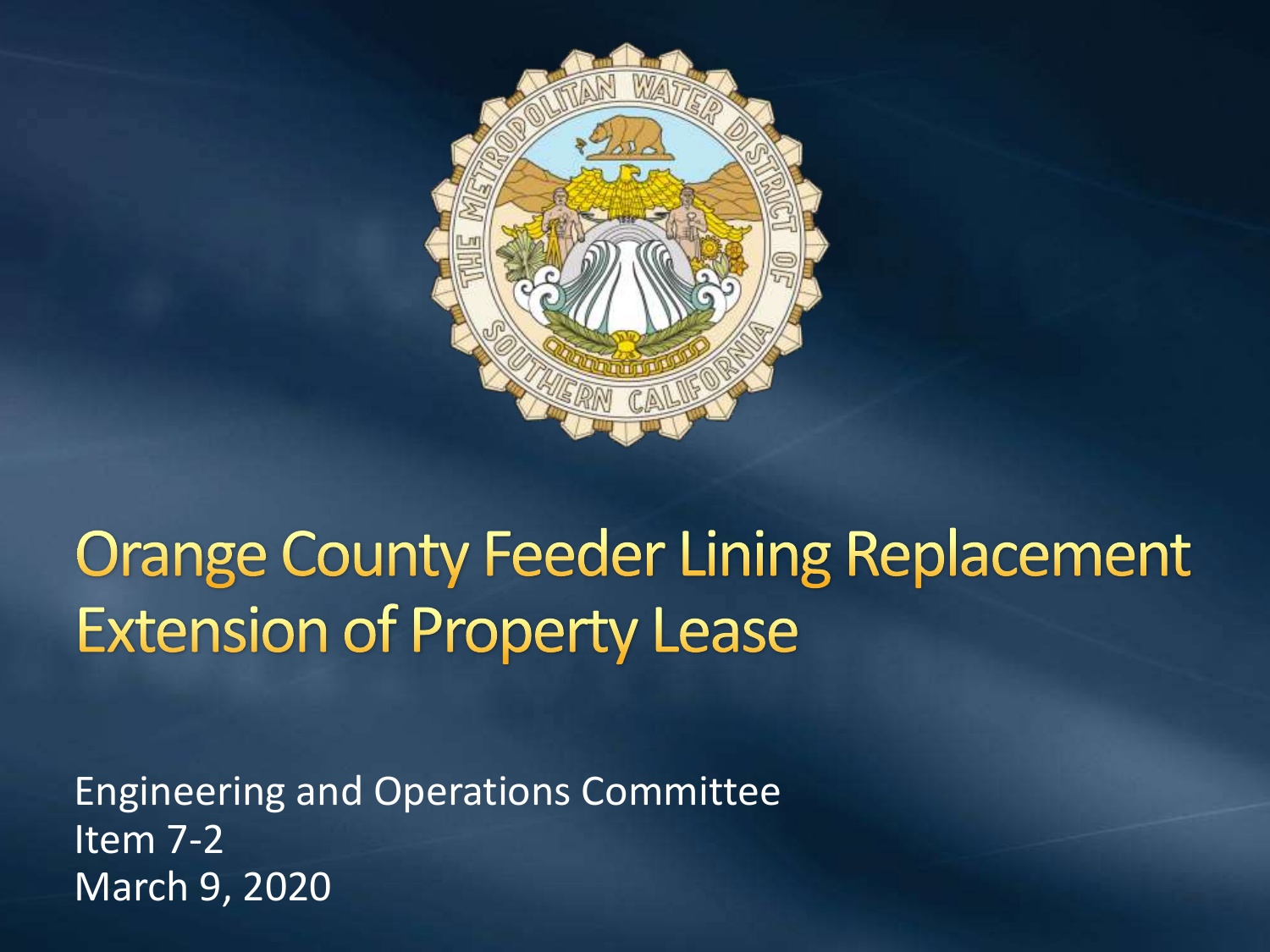## **Current Action**

**• Authorize the General Manager to execute** an 18-month extension to Metropolitan's existing lease at 2750 Bristol Street in Costa Mesa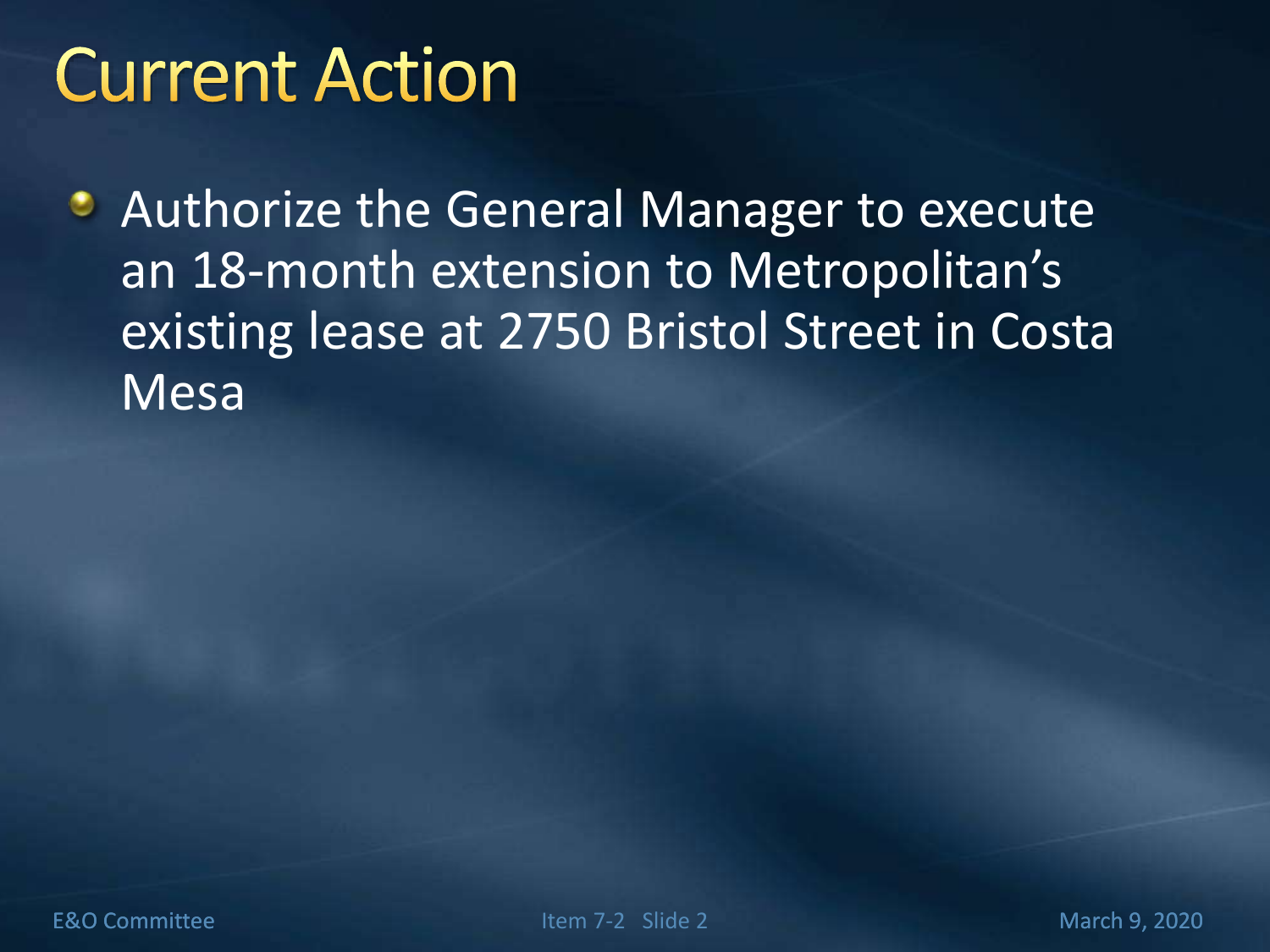### **Distribution System**



E&O Committee The Item 7-2 Slide 3 March 9, 2020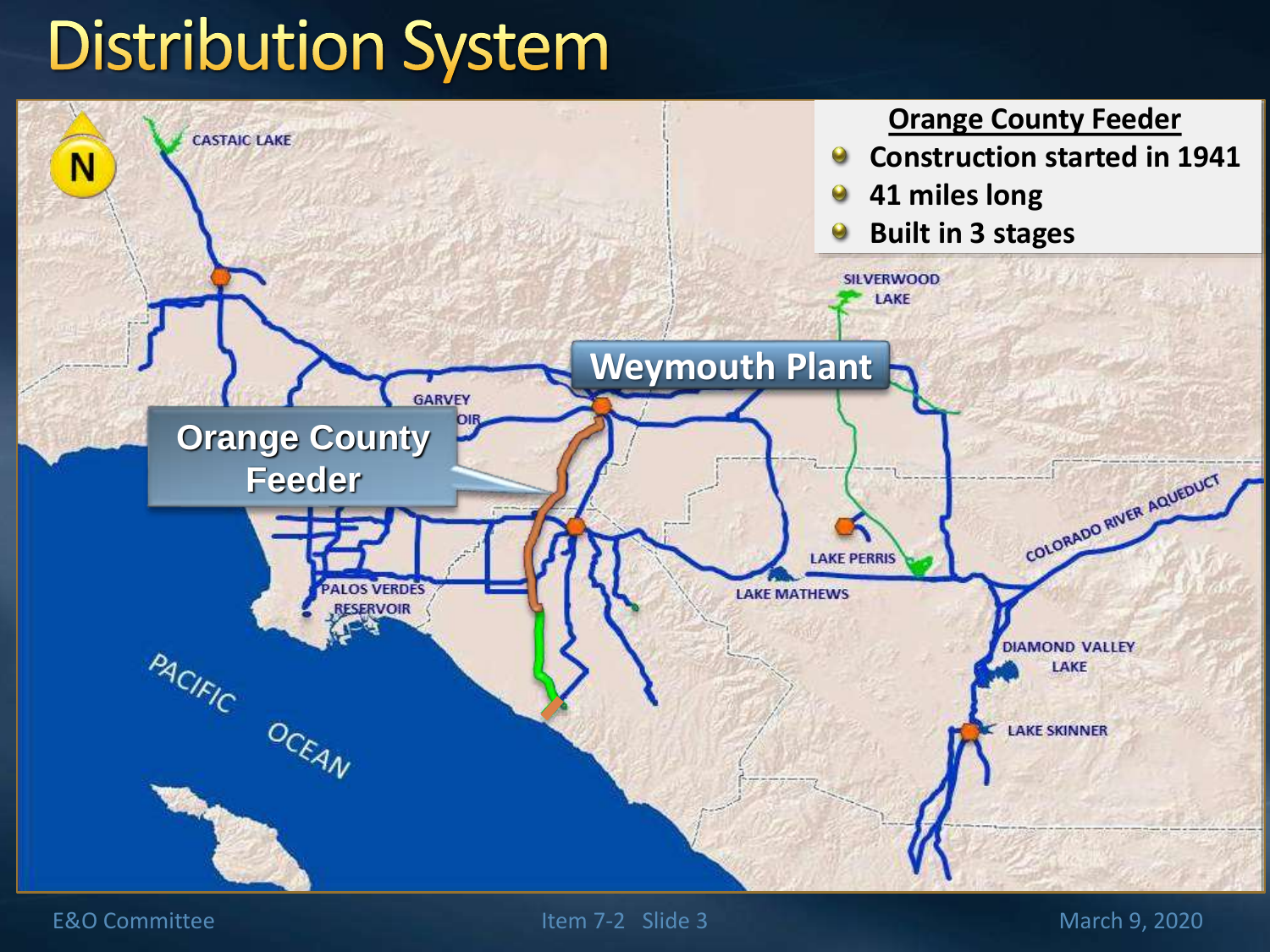#### **Background**

- **Welded steel pipe:** 36"to 39" diameter
- **Used pipe purchased from** Pasadena during WWII
- **Coal tar lining is** deteriorating
- **Reline 3 reaches of** OC Feeder Extension **C** Remove coal tar lining *C* Install mortar lining





**Pipe Re-installation** 

E&O Committee Item 7-2 Slide 4 March 9, 2020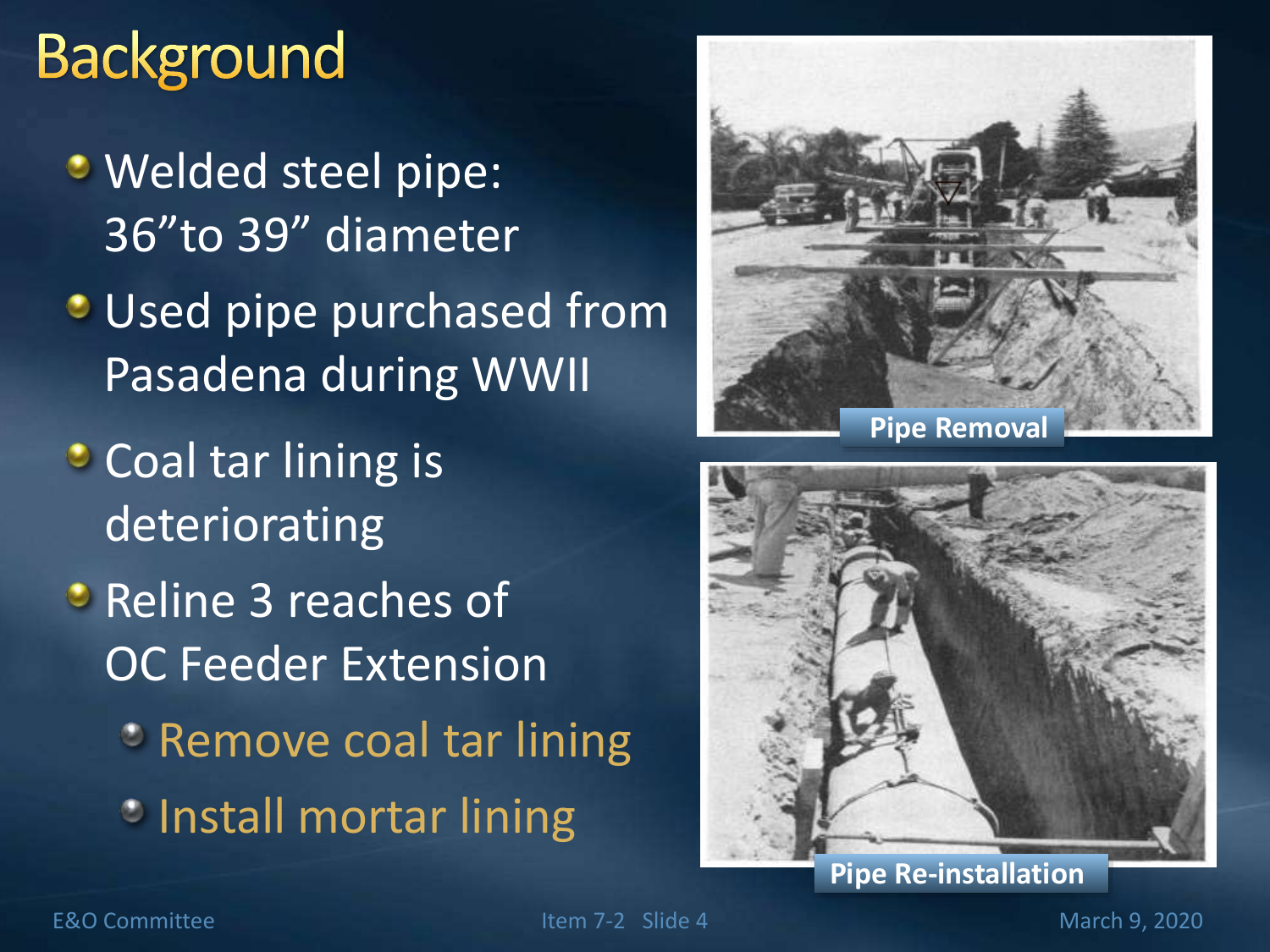# **Rehabilitation Strategy**

Reach 1 – Complete (2017) Replaced 2 miles of lining

Reach 2 – Complete (2019) Replaced 4 miles of lining

**• Reach 3 - Upcoming action** 

- **C** Replace remaining 4 miles of lining
- **C** Replace 50 deteriorated valves

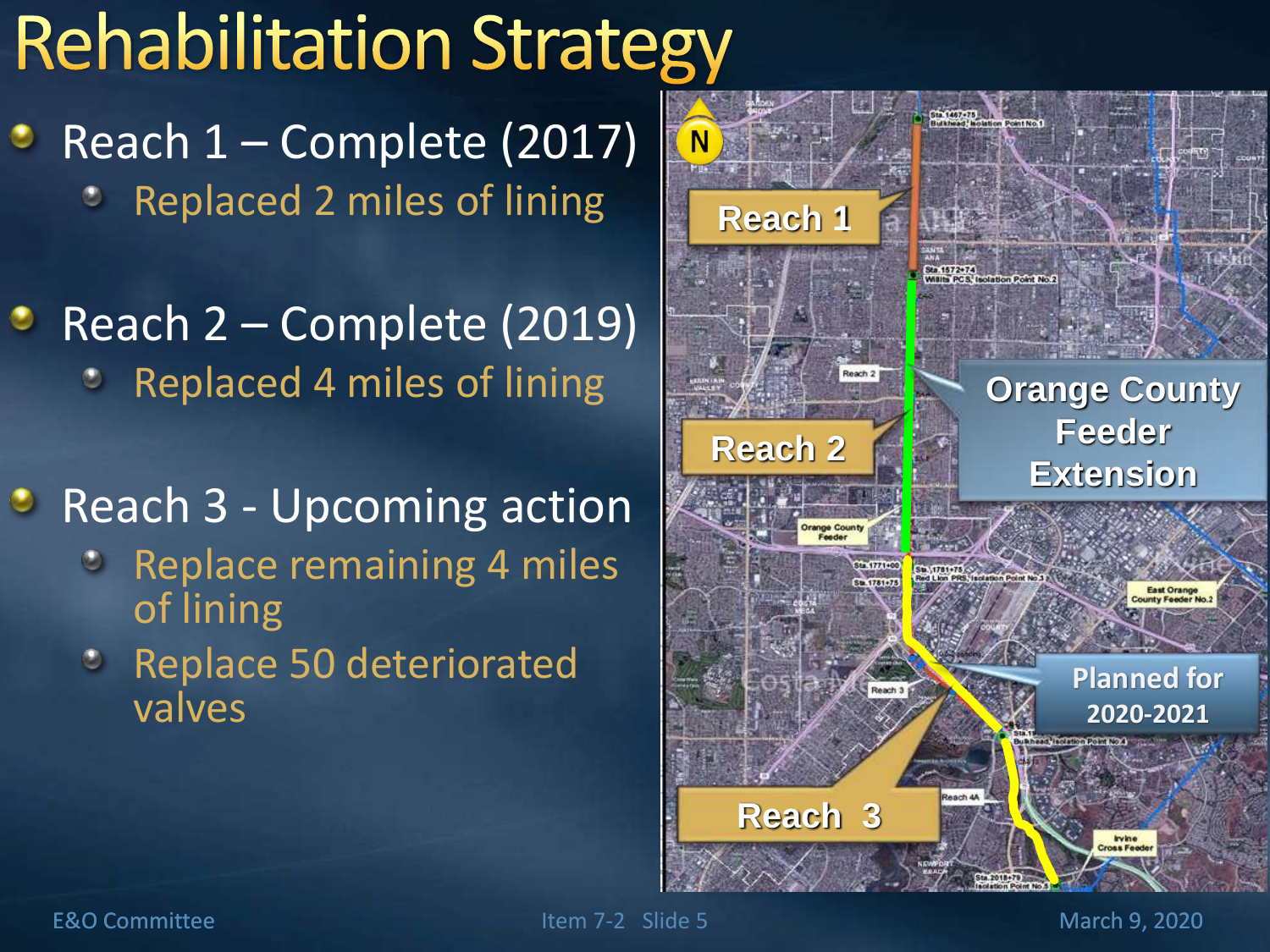## **Site Location**



#### E&O Committee Item 7-2 Slide 6 March 9, 2020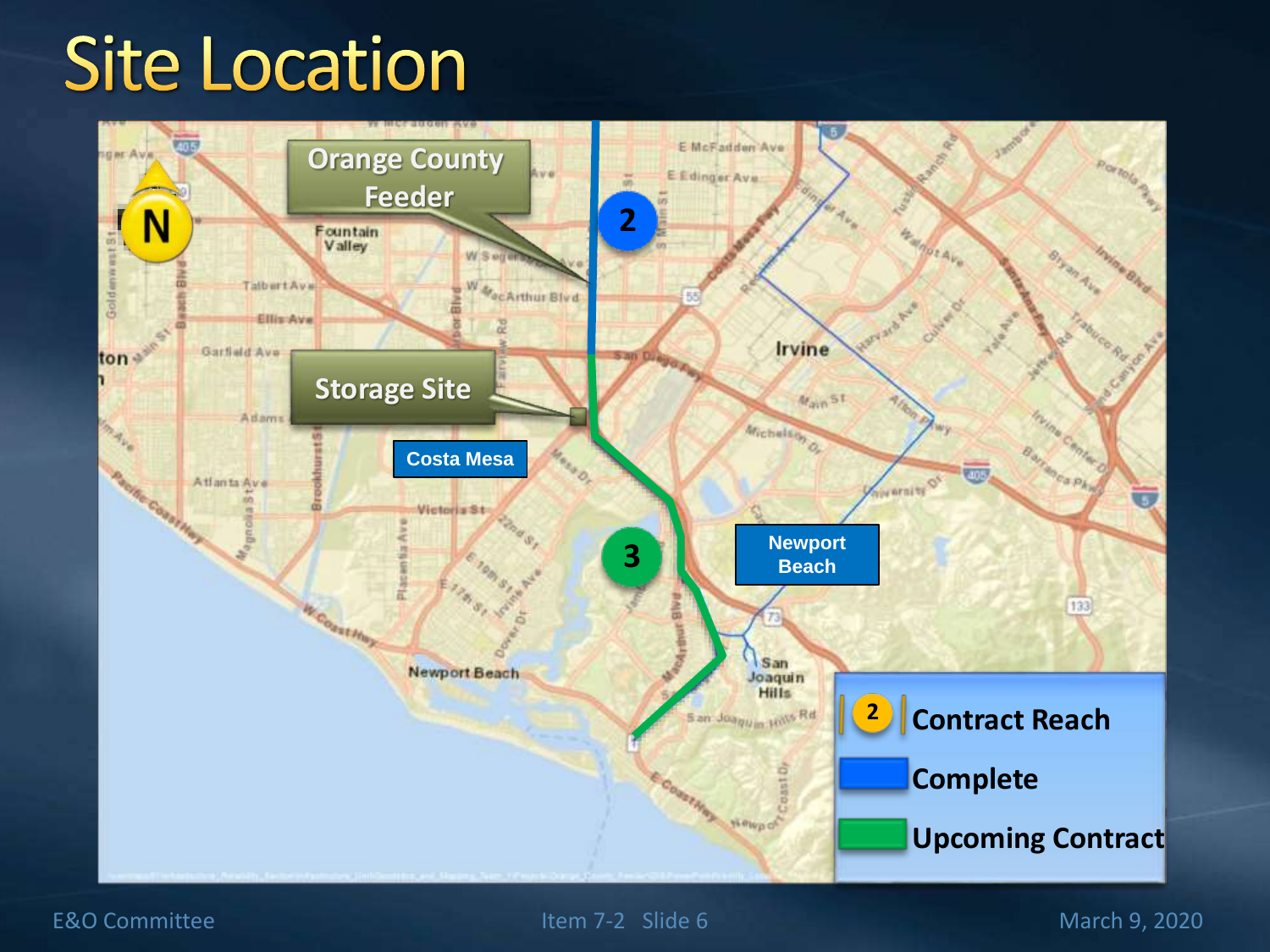# **Terms of Lease Extension**

#### Original lease - Reach 2

- **<sup>3</sup>** 1 acre site
- Two year lease Oct. 2018 – Sept. 2020  $\frac{1}{2}$  \$204,000 **Lease extension - Reach 3 18-month extension** Sept. 2020 – Apr. 2022  $\frac{1}{5}$  \$160,000 Total Lease \$364,000



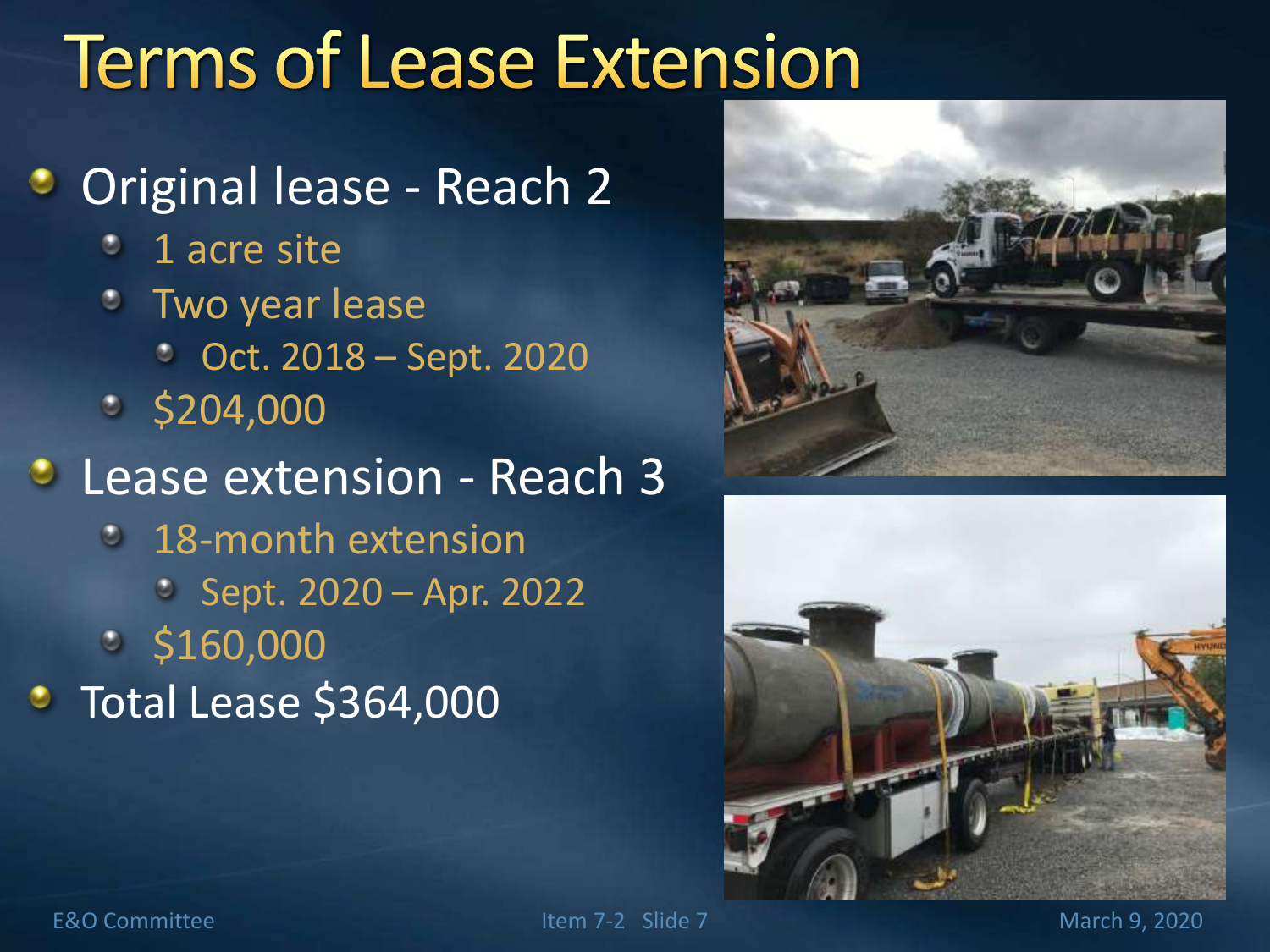# **Board Options**

- Option #1
	- Adopt the CEQA determination that the proposed project was previously addressed in the approved 2014 Mitigated Negative Declaration & related CEQA actions, and
	- Authorize extension of the existing lease for the property on 2750 Bristol Street in Costa Mesa, CA in an amount not-to-exceed \$160,000 for an 18-month term, for use as a construction staging & storage site

#### Option #2

Do not move forward with the extension of the lease at this time

E&O Committee The Item 7-2 Slide 8 March 9, 2020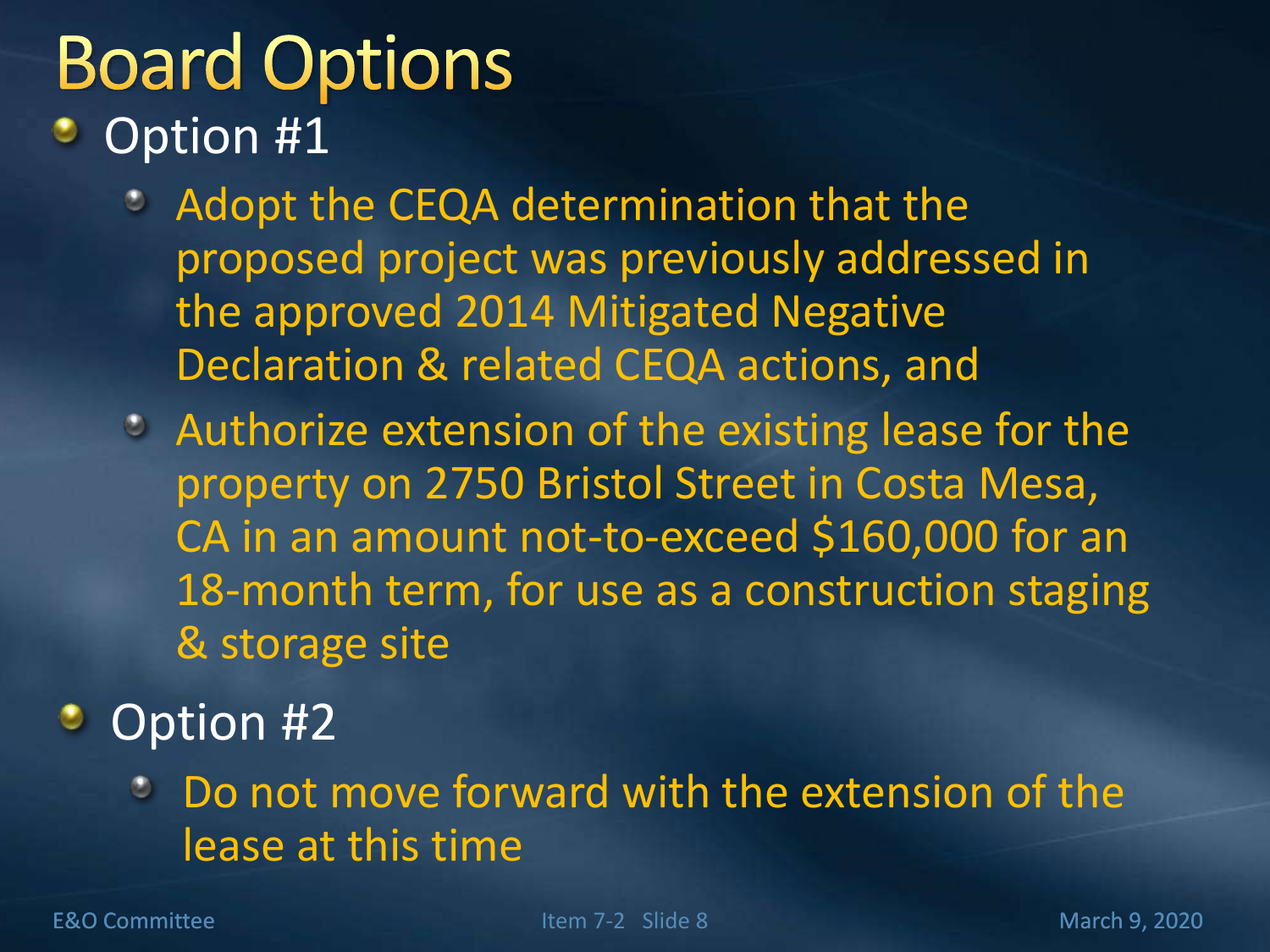# **Staff Recommendations**

#### Option #1۰